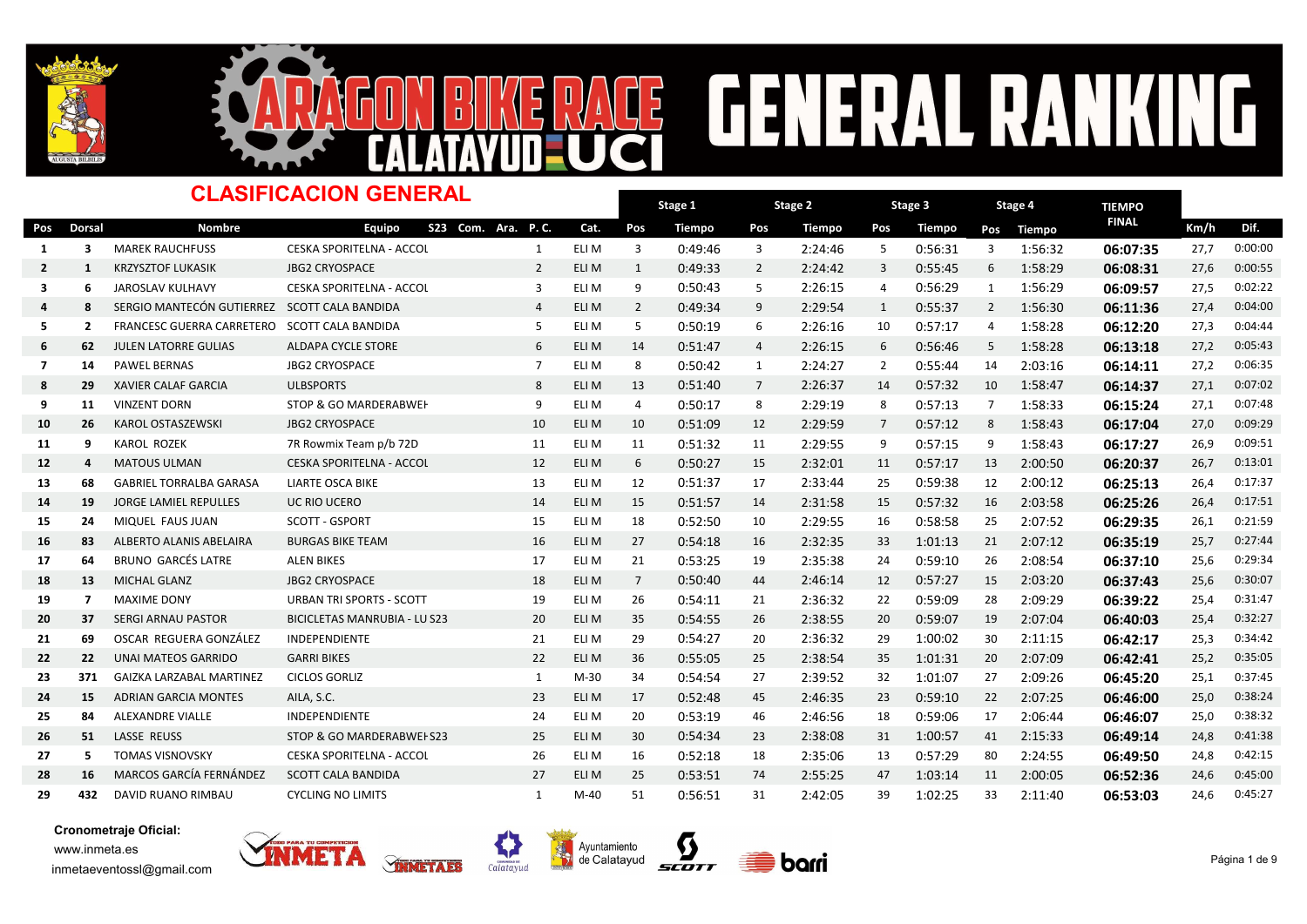



# RACE GENERAL RANKING

#### Dorsal Nombre TIEMPO -<br>Pos Dorsal Nombre Equipo S23 Com. Ara. P.C. Cat. Pos Tiempo Pos Tiempo Pos Tiempo Pos Tiempo <sup>FINAL</sup> Km/h Dif. Stage 1 Pos Tiempo Pos Tiempo Pos Tiempo Pos Tiempo Dinasta Km/h Stage 2 Pos Tiempo Stage 3 Pos Tiempo CLASIFICACION GENERAL S23 Com. Ara. P. C. Stage 4 Pos Tiempo <sup>30</sup> <sup>507</sup> JAVIER FRASQUET MASCARELL CLUB CICLISTA DENIA M-50 46 1 37 0:56:34 <sup>29</sup> 2:40:49 <sup>38</sup> 1:02:22 2:13:58 06:53:46 24,6 0:46:10 <sup>31</sup> <sup>20</sup> EWEN ASTEGIANO TEAM NCA ELI M 31 28 40 0:54:37 <sup>39</sup> 2:44:57 <sup>21</sup> 0:59:07 2:15:28 06:54:11 24,5 0:46:36 32 455 CARLOS MOLINA CANTON BICIKULTURA 19 14-40 49 0:56:49 36 2:43:27 42 1:03:02 31 2:11:16 06:54:36 24,5 0:47:00 33 366 MARCOS CARPIO BAEZA COC TEAM **Mateura 2 teads and the set of the contract of the set of the set of the set of the set of the set of the set of the set of the set of the set of the set of the set of the set of the se** 34 365 YERAY<code>TOQUERO</code> RUFAS SPORTPLA M-30 3 M-30 50 0:56:50 40 2:44:58 41 1:03:01 29 2:11:15 06:56:06 24,4 0:48:31 35 480 MARCOS GONZALEZ PERPIÑAN CULTBIKES CC 1999 10 1-40 53 0:57:00 43 2:46:13 40 1:02:43 32 2:11:17 06:57:16 24,4 36 332 EDUARDO ARCE ORTIZ VALLINA FACTORY TEAM 1 4 M-30 38 0:55:35 47 2:47:13 37 1:02:11 35 2:13:05 06:58:06 24,3 0:50:31 37 30 FEDERICO MANDELLI PIRAZ COACHING ACADEMY 29 ELI M 22 0:53:28 28 2:40:16 17 0:59:05 97 2:27:43 <mark>07:00:35</mark> 24,2 0:52:59 38 479 ALEJO<code>MOYA</code> GIRAL BEEHI FACTORY TEAM  $\,$  4  $\,$  M-40 70 0:58:50 37 2:43:48 48 1:03:29 42 2:15:42 07:01:50 24,1 0:54:14 <sup>39</sup> <sup>355</sup> RUBEN MARIN RUZAFA CCBIKERACEREUS M-30 75 5 34 0:59:16 <sup>50</sup> 2:47:42 <sup>54</sup> 1:03:51 2:12:02 07:02:53 24,0 0:55:17 40 32 NICOLAS PONZ GINER VULCO CYCLON AUTOGOYA S23 30 ELI M 83 0:59:59 64 2:52:35 43 1:03:02 24 2:07:35 07:03:13 24,0 0:55:37 41 34 VICTORILATORRE BLANCO EPONA BIKE 523 31 ELI M 45 0:56:25 42 2:45:56 44 1:03:03 54 2:18:02 **07:03:27** 24,0 0:55:51 <sup>42</sup> <sup>362</sup> JULIAN HERNANDEZ HERRER ARMANTES CD M-30 54 COM 6 36 0:57:17 <sup>58</sup> 2:49:45 <sup>45</sup> 1:03:04 2:13:57 07:04:04 24,0 0:56:29 43 346 JOSE ANTONIO LAHOZ USON CLUB CICLISTA FUENTES DE EBRO 7 M-30 69 0:58:49 49 2:47:37 55 1:03:53 47 2:17:20 <mark>07:07:40</mark> 23,8 1:00:04 44 44 JORGE LUQUE MORENO BOUIPO A RICLA 20 20 20 58:06 56 2:49:37 52 1:03:41 55 2:18:08 **07:09:34** 23,7 1:01:58 45 436 JOAQUIN GIL SEVILLA MONSALVE GSPORT 6 1:02:20 55 M-40 135 1:02:20 55 2:49:31 53 1:03:48 39 2:14:21 07:10:01 23.6 1:02:26 46 38 JOAN BENLLIURE COMAS SYNAPSE-FINISSEUR S23 33 ELI M 44 0:56:12 68 2:53:42 50 1:03:31 48 2:17:26 **07:10:52** 23,6 1:03:17 <sup>47</sup> <sup>72</sup> ADEI OZERINJAUREGI BIKANDI KOBA CYCLING ELI M 57 34 44 0:57:30 <sup>66</sup> 2:52:43 <sup>61</sup> 1:04:11 2:16:27 07:10:53 23,6 1:03:17 48 301 DIEGO GUILLENTOBAJAS BTT CALATAYUD 8 M-30 68 0:58:45 63 2:52:26 62 1:04:53 43 2:15:51 **07:11:57** 23,5 1:04:22 49 453 JOSE DOMINGO CADAVIECO CASCVALLINA FACTORY TEAM 6 M-40 71 0:58:52 67 2:53:32 46 1:03:11 46 2:17:03 07:12:39 23,5 1:05:03 50 41 HODEI ELIZALDE ASTIGARRAGA INDEPENDIENTE 35 ELI M 55 0:57:19 75 2:55:34 72 1:06:07 38 2:13:59 **07:13:01** 23,5 1:05:25 51 481 IVAN COTELLA $M$ ARTIN VULCO CYCLON AUTOGOYA 7 M-40 64 0:58:14 62 2:50:45 66 1:05:09 63 2:20:28 **07:14:37** 23,4 1:07:02 52 367 ANTONIO CABALLERO<code>ROGADO TEAM</code> UVES<code>BIKES 9 M-30</code> 66 0:58:36 70 2:54:29 59 1:03:59 56 2:18:23 07:15:29 23,3 1:07:54 53 370 SANTIAGO OLIVAN GRACIA NOSOLORUEDAS BIKE TEAN 10 M-30 110 1:01:17 59 2:49:53 56 1:03:54 62 2:20:28 **07:15:33** 23,3 1:07:57 54 325 SERGIO DIEZ RUIZ TEAM SINLIMI-T 11 M-30 56 0:57:29 84 2:57:25 58 1:03:59 59 2:19:37 **07:18:31** 23,2 1:10:56 55 736 JAVIERIZQUIERDO<code>PARDO</code> HUMMI<code>BIKES</code> entitled to the paraj 114 1:01:21 71 2:55:12 68 1:05:35 50 2:17:50 **07:19:58** 23,1 1:12:23 56 735 SANTIAGO COROMINAS MEJIAS HUMMI BIKES **PARAJ 115 1:01:21 72 2:55:12** 67 1:05:35 51 2:17:50 07:19:59 23,1 1:12:23 57 339 EKAITZ ARRANZ CASADO BASKONIA TREK 12 M-30 91 1:00:28 73 2:55:22 76 1:06:09 53 2:18:00 <mark>07:20:00</mark> 23,1 1:12:25 58 18 THIBAUT WANTELLET MONTAUBAN CYCLISME 82 36 ELI M 43 0:56:11 76 2:55:55 85 1:07:36 66 2:21:53 **07:21:37** 23,0 1:14:02





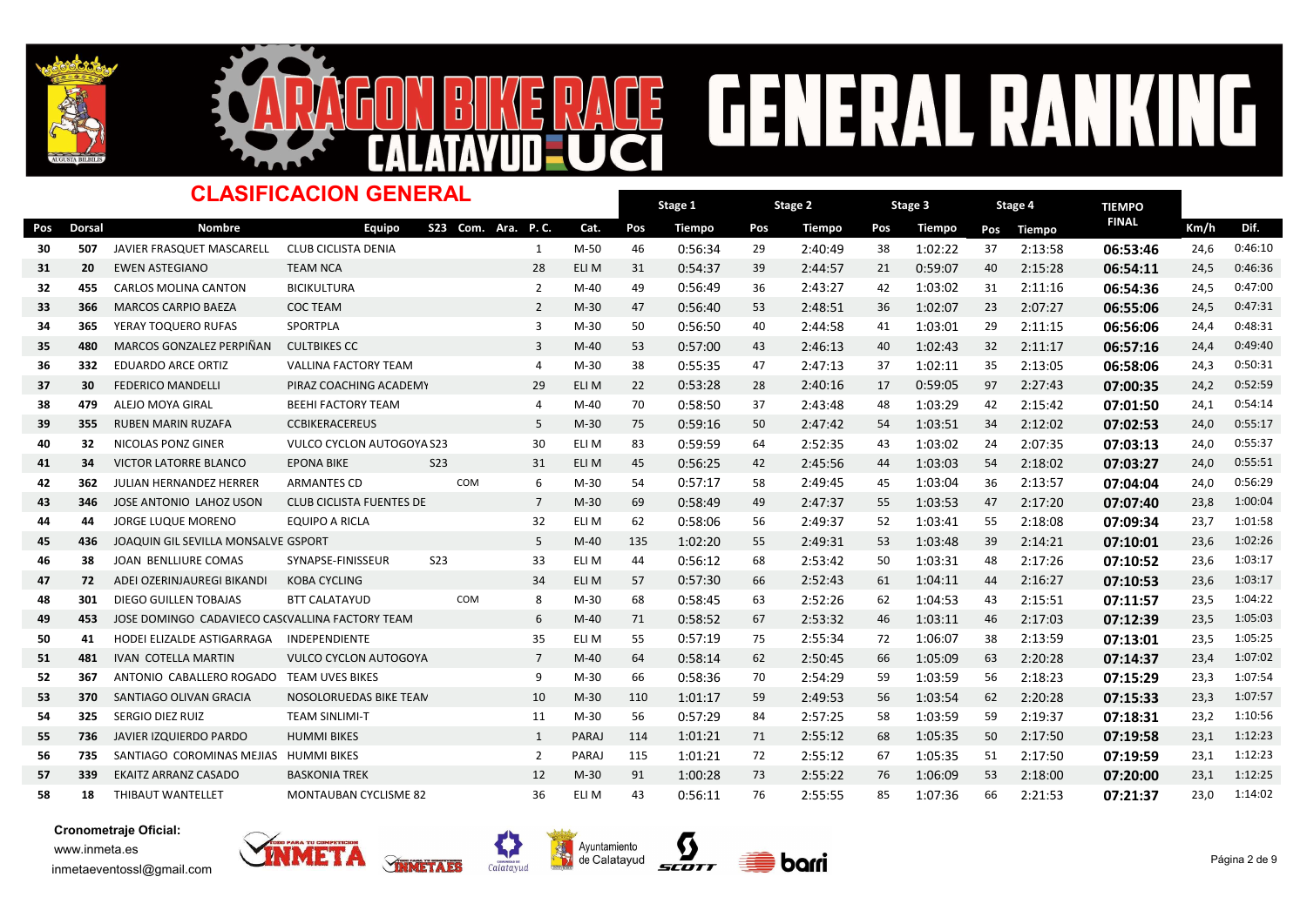



### **CENERAL RA** NG E  $\frac{1}{2}$

|     | <b>CLASIFICACION GENERAL</b> |                                             |                                  |                    |                |              |     | Stage 1       |     | Stage 2       |     | Stage 3 | Stage 4 |               | <b>TIEMPO</b> |      |         |
|-----|------------------------------|---------------------------------------------|----------------------------------|--------------------|----------------|--------------|-----|---------------|-----|---------------|-----|---------|---------|---------------|---------------|------|---------|
| Pos | <b>Dorsal</b>                | <b>Nombre</b>                               | <b>Equipo</b>                    | S23 Com. Ara. P.C. |                | Cat.         | Pos | <b>Tiempo</b> | Pos | <b>Tiempo</b> | Pos | Tiempo  | Pos     | <b>Tiempo</b> | <b>FINAL</b>  | Km/h | Dif.    |
| 59  | 505                          | JOSÉ SÁNCHEZ GORMAZ                         | <b>ARMANTES CD</b>               | COM                | $\overline{2}$ | M-50         | 63  | 0:58:08       | 61  | 2:50:11       | 60  | 1:04:00 | 109     | 2:30:12       | 07:22:32      | 23,0 | 1:14:57 |
| 60  | 36                           | <b>HOVASSE NICOLAS</b>                      | <b>MONTAUBAN CYCLISME 82 S23</b> |                    | 37             | ELI M        | 76  | 0:59:21       | 112 | 3:00:53       | 77  | 1:06:10 | 45      | 2:16:36       | 07:23:02      | 22,9 | 1:15:26 |
| 61  | 61                           | PABLO PEREZ                                 | <b>BTT CALATAYUD</b>             | COM                | 38             | ELI M        | 67  | 0:58:38       | 109 | 3:00:36       | 74  | 1:06:09 | 58      | 2:18:30       | 07:23:54      | 22,9 | 1:16:18 |
| 62  | 409                          | DAVID LAZARO BRAVO                          | <b>GOBIK FACTORY TEAM</b>        |                    | 8              | $M-40$       | 52  | 0:57:00       | 57  | 2:49:43       | 118 | 1:10:10 | 99      | 2:28:14       | 07:25:08      | 22,8 | 1:17:32 |
| 63  | 33                           | ANDRES SISO CLEMENTE                        | <b>VULCO CYCLON AUTOGOYA</b>     |                    | 39             | ELI M        | 28  | 0:54:26       | 30  | 2:41:25       | 51  | 1:03:31 | 180     | 2:47:07       | 07:26:31      | 22,8 | 1:18:55 |
| 64  | 768                          | <b>JAVIER PINA ELVIRA</b>                   | UNION CICLISTA ZARAGOZA          |                    | 3              | PARAJ        | 105 | 1:01:03       | 93  | 2:59:06       | 70  | 1:06:05 | 64      | 2:21:38       | 07:27:52      | 22,7 | 1:20:17 |
| 65  | 484                          | GORKA AGUIRREAZALDEGUI ZUBIZCAMPING ITXASPE |                                  |                    | 9              | $M-40$       | 132 | 1:02:12       | 81  | 2:57:10       | 96  | 1:08:04 | 61      | 2:20:25       | 07:27:52      | 22,7 | 1:20:17 |
| 66  | 767                          | ALVARO COBOS AGÜERA                         | INDEPENDIENTE                    |                    | $\overline{4}$ | PARAJ        | 107 | 1:01:03       | 94  | 2:59:06       | 73  | 1:06:08 | 65      | 2:21:38       | 07:27:57      | 22,7 | 1:20:22 |
| 67  | 363                          | DIEGO HEREDERO RAMOS                        | <b>ARMANTES CD</b>               | COM                | 13             | $M-30$       | 65  | 0:58:18       | 137 | 3:07:31       | 63  | 1:04:55 | 49      | 2:17:27       | 07:28:12      | 22,7 | 1:20:36 |
| 68  | 774                          | MARIO GRACIA AGUSTÍN                        | UNIÓN CICLISTA ZARAGOZA          |                    | 5              | PARAJ        | 102 | 1:01:02       | 88  | 2:58:05       | 83  | 1:07:29 | 70      | 2:22:08       | 07:28:45      | 22,6 | 1:21:10 |
| 69  | 773                          | JORGE JURADO GASCON                         | UNIÓN CICLISTA ZARAGOZA          |                    | 6              | PARAJ        | 103 | 1:01:02       | 89  | 2:58:07       | 82  | 1:07:29 | 71      | 2:22:08       | 07:28:48      | 22,6 | 1:21:12 |
| 70  | 39                           | <b>HECTOR CEREZUELA MONTE</b>               | CLUB CICLISTA SARIÑENA           |                    | 40             | ELI M        | 78  | 0:59:27       | 95  | 2:59:31       | 71  | 1:06:05 | 75      | 2:24:50       | 07:29:54      | 22,6 | 1:22:19 |
| 71  | 327                          | <b>CARLOS RUIZ GOMEZ</b>                    | <b>BTT CALATAYUD</b>             | COM                | 14             | $M-30$       | 106 | 1:01:03       | 111 | 3:00:42       | 115 | 1:10:07 | 57      | 2:18:30       | 07:30:24      | 22,6 | 1:22:48 |
| 72  | 740                          | BORJA ECHEBARRIA VILLABEITIA CICLOS GORLIZ  |                                  |                    | $\overline{7}$ | <b>PARAJ</b> | 126 | 1:01:55       | 97  | 2:59:43       | 91  | 1:07:52 | 68      | 2:21:56       | 07:31:27      | 22,5 | 1:23:51 |
| 73  | 739                          | ALEXANDER GONZALEZ ROSA                     | <b>GARRI BIKES</b>               |                    | 8              | PARAJ        | 127 | 1:01:55       | 101 | 2:59:46       | 94  | 1:07:53 | 67      | 2:21:56       | 07:31:30      | 22,5 | 1:23:55 |
| 74  | 63                           | RAUL SAHUQUILLO VALLE                       | <b>CC UTIEL</b>                  |                    | 41             | ELI M        | 123 | 1:01:48       | 102 | 2:59:47       | 109 | 1:09:34 | 72      | 2:22:12       | 07:33:23      | 22,4 | 1:25:48 |
| 75  | 313                          | <b>EDUARDO ROY MARCO</b>                    | <b>EQUIPO A RICLA</b>            |                    | 15             | $M-30$       | 99  | 1:00:50       | 99  | 2:59:44       | 95  | 1:07:59 | 82      | 2:24:56       | 07:33:31      | 22,4 | 1:25:55 |
| 76  | 617                          | JOSE ANTONIO VILLAR GÓRRIZ                  | <b>CLUB CICLISTA CICLOS RICH</b> |                    | 1              | <b>OPEN</b>  | 100 | 1:00:55       | 147 | 3:08:35       | 75  | 1:06:09 | 52      | 2:17:54       | 07:33:35      | 22,4 | 1:25:59 |
| 77  | 521                          | <b>TONY GALLARDO</b>                        | PROBIKE / BIKETRAINING           |                    | 3              | M-50         | 144 | 1:02:47       | 104 | 3:00:05       | 107 | 1:09:32 | 73      | 2:22:56       | 07:35:21      | 22,3 | 1:27:45 |
| 78  | 759                          | LUIS LÁZARO ALEGRE                          | <b>C.C.GRISEN</b>                |                    | 9              | PARAJ        | 93  | 1:00:32       | 106 | 3:00:16       | 104 | 1:09:29 | 83      | 2:25:18       | 07:35:38      | 22,3 | 1:28:03 |
| 79  | 483                          | MARIANO RODRIGO CASTAÑO                     | <b>GASOLS.CANTALEJO HPA BI</b>   |                    | 10             | $M-40$       | 111 | 1:01:19       | 113 | 3:01:15       | 102 | 1:08:57 | 74      | 2:24:10       | 07:35:43      | 22,3 | 1:28:07 |
| 80  | 760                          | ANGEL LÁZARO PÉREZ                          | <b>C.C.GRISEN</b>                |                    | 10             | PARAJ        | 92  | 1:00:32       | 107 | 3:00:20       | 105 | 1:09:30 | 84      | 2:25:20       | 07:35:43      | 22,3 | 1:28:08 |
| 81  | 35                           | DANIEL MURILLO RUIZ                         | <b>EPONA BIKE</b>                |                    | 42             | ELI M        | 72  | 0:58:52       | 80  | 2:56:36       | 64  | 1:04:57 | 140     | 2:36:00       | 07:36:27      | 22,3 | 1:28:51 |
| 82  | 345                          | ROBERTO SANCHEZ GUTIERREZ                   | <b>DELTA SPORT</b>               |                    | 16             | $M-30$       | 158 | 1:03:09       | 96  | 2:59:40       | 81  | 1:07:14 | 90      | 2:27:11       | 07:37:15      | 22,2 | 1:29:40 |
| 83  | 766                          | CARLOS SOLANAS IRANZO                       | <b>TRANSMONEGRINOS BIKE T</b>    |                    | 11             | PARAJ        | 140 | 1:02:29       | 103 | 3:00:03       | 117 | 1:10:09 | 78      | 2:24:54       | 07:37:36      | 22,2 | 1:30:00 |
| 84  | 765                          | DANIEL LARRAMONA ARCAS                      | <b>TRANSMONEGRINOS</b>           |                    | 12             | PARAJ        | 141 | 1:02:29       | 105 | 3:00:05       | 116 | 1:10:08 | 81      | 2:24:56       | 07:37:39      | 22,2 | 1:30:03 |
| 85  | 349                          | ADRIÁN MARSAL BAYDAL                        | <b>CC BENISSA</b>                |                    | 17             | $M-30$       | 134 | 1:02:14       | 91  | 2:58:55       | 86  | 1:07:40 | 104     | 2:29:27       | 07:38:18      | 22,2 | 1:30:42 |
| 86  | 511                          | EDUARD MORCILLO LOPEZ                       | <b>CLUB CICLISTA SORT</b>        |                    | $\overline{4}$ | $M-50$       | 118 | 1:01:40       | 100 | 2:59:44       | 112 | 1:09:49 | 93      | 2:27:16       | 07:38:31      | 22,2 | 1:30:55 |
| 87  | 350                          | <b>CORNEL HIRTOAGA</b>                      | CLUB CICLISTA BILBILITANO        | COM                | 18             | $M-30$       | 143 | 1:02:44       | 92  | 2:58:56       | 87  | 1:07:41 | 105     | 2:29:27       | 07:38:49      | 22,2 | 1:31:13 |

Ц







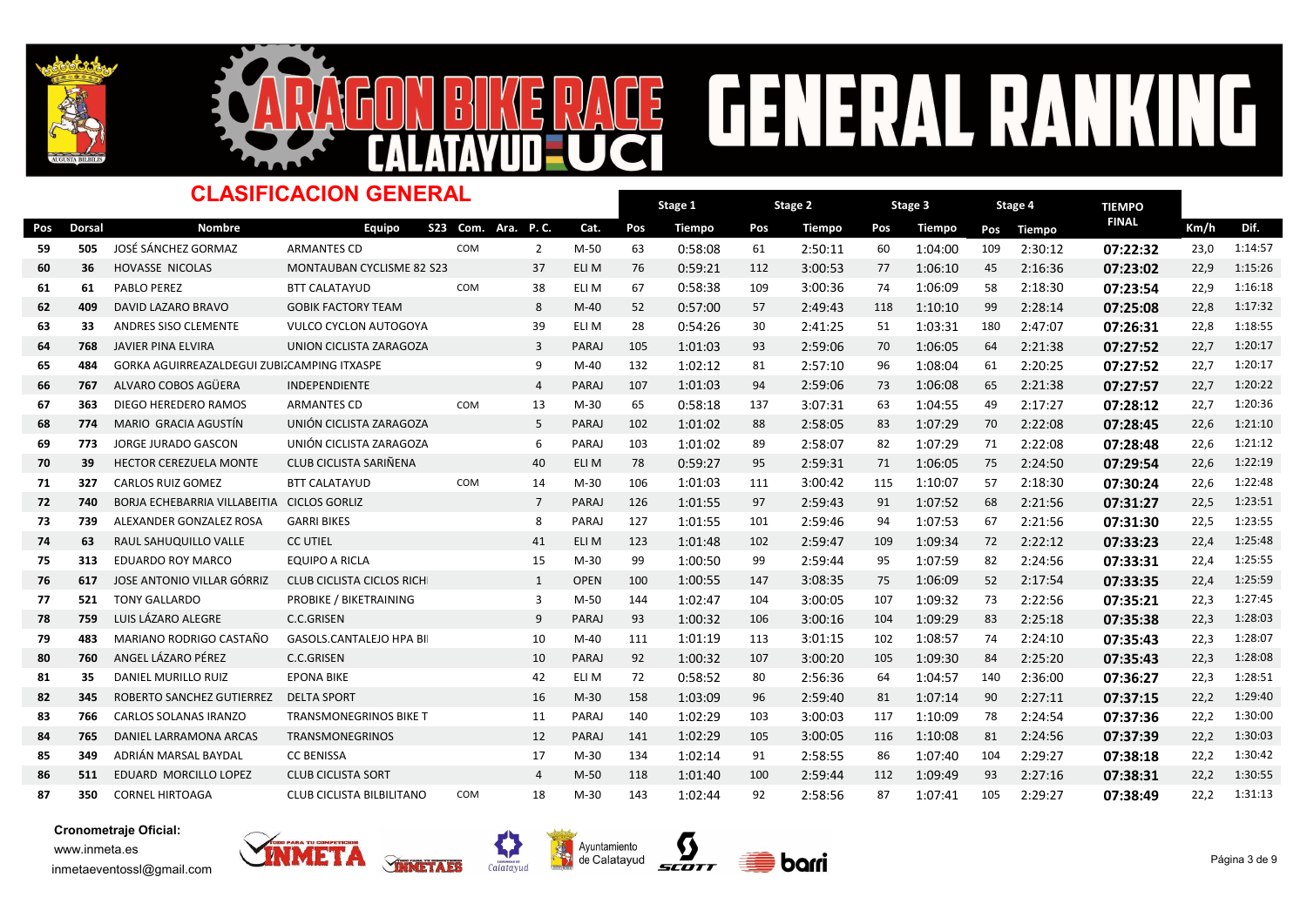



## GENERAL RANK NG  $\overline{\mathbf{E}}$

|     |               | <b>CLASIFICACION GENERAL</b>                    |                                  | Stage 1            |                |              | Stage 2 |               | Stage 3 |               | Stage 4    | <b>TIEMPO</b> |     |               |              |      |         |
|-----|---------------|-------------------------------------------------|----------------------------------|--------------------|----------------|--------------|---------|---------------|---------|---------------|------------|---------------|-----|---------------|--------------|------|---------|
| Pos | <b>Dorsal</b> | <b>Nombre</b>                                   | Eauipo                           | S23 Com. Ara. P.C. |                | Cat.         | Pos     | <b>Tiempo</b> | Pos     | <b>Tiempo</b> | <b>Pos</b> | <b>Tiempo</b> | Pos | <b>Tiempo</b> | <b>FINAL</b> | Km/h | Dif.    |
| 88  | 320           | <b>JORDI MIARNAU PINYOL</b>                     | <b>HINACO MONZON</b>             |                    | 19             | $M-30$       | 82      | 0:59:51       | 117     | 3:02:36       | 153        | 1:12:06       | 79  | 2:24:55       | 07:39:30     | 22,1 | 1:31:54 |
| 89  | 717           | ADRIAN ALQUEZAR TENA                            | <b>EJAROM BIKES</b>              |                    | 13             | PARAJ        | 116     | 1:01:21       | 161     | 3:11:39       | 89         | 1:07:49       | 60  | 2:20:08       | 07:40:59     | 22,0 | 1:33:23 |
| 90  | 724           | AITOR LOYARTE BARREROS                          | <b>INDEPENDIENTE</b>             |                    | 14             | PARAJ        | 136     | 1:02:22       | 123     | 3:04:12       | 139        | 1:11:37       | 76  | 2:24:50       | 07:43:02     | 22,0 | 1:35:26 |
| 91  | 723           | AITOR AZPILICUETA DE MIGUEL INDEPENDIENTE       |                                  |                    | 15             | PARAJ        | 137     | 1:02:22       | 122     | 3:04:11       | 138        | 1:11:37       | 77  | 2:24:53       | 07:43:04     | 21,9 | 1:35:28 |
| 92  | 527           | JAVIER PUENTE PÉREZ                             | <b>TUNING HOMOLOGACIONE</b>      |                    | 5              | $M-50$       | 145     | 1:02:49       | 110     | 3:00:38       | 137        | 1:11:28       | 100 | 2:28:16       | 07:43:14     | 21,9 | 1:35:38 |
| 93  | 304           | MARIO LÁZARO SANTA EULALIA ARMANTES CD          |                                  | <b>COM</b>         | 20             | $M-30$       | 112     | 1:01:20       | 108     | 3:00:30       | 103        | 1:09:10       | 125 | 2:33:26       | 07:44:27     | 21,9 | 1:36:51 |
| 94  | 450           | EDUARDO MEDINA TORRECILLA                       | ROLLERBIKE TEAM MONDR            |                    | 11             | $M-40$       | 122     | 1:01:45       | 136     | 3:07:27       | 114        | 1:10:06       | 87  | 2:26:55       | 07:46:14     | 21,8 | 1:38:38 |
| 95  | 343           | <b>GERMÁN GRACIA GIMÉNEZ</b>                    | <b>CLUB CICLISTA TAUSTE</b>      |                    | 21             | $M-30$       | 104     | 1:01:02       | 65      | 2:52:38       | 79         | 1:06:12       | 179 | 2:47:00       | 07:46:54     | 21,8 | 1:39:18 |
| 96  | 330           | <b>JOSEP MORROS</b>                             | <b>CC TARREGA</b>                |                    | 22             | $M-30$       | 160     | 1:03:11       | 128     | 3:05:21       | 126        | 1:10:21       | 108 | 2:29:32       | 07:48:27     | 21,7 | 1:40:51 |
| 97  | 535           | <b>ANTHONY WHITE</b>                            | MT ZOOM (MOUNT ZOOM)             |                    | 6              | $M-50$       | 154     | 1:03:02       | 148     | 3:08:36       | 113        | 1:09:50       | 91  | 2:27:12       | 07:48:41     | 21,7 | 1:41:05 |
| 98  | 425           | MARCAL TARRAGONA BORNAO                         | HINACO MONZON                    |                    | 12             | $M-40$       | 179     | 1:04:14       | 127     | 3:04:55       | 143        | 1:11:43       | 101 | 2:28:17       | 07:49:11     | 21,7 | 1:41:35 |
| 99  | 770           | <b>GENTIL VARGAS RODRÍGUEZ</b>                  | <b>INDEPENDIENTE</b>             |                    | 16             | PARAJ        | 168     | 1:03:49       | 186     | 3:16:25       | 93         | 1:07:53       | 69  | 2:21:58       | 07:50:05     | 21,6 | 1:42:30 |
| 100 | 462           | RICHARD DE JUAN NAVAZO                          | <b>CICLOS MARTÍN CLUB CICLIS</b> |                    | 13             | $M-40$       | 177     | 1:04:12       | 139     | 3:07:49       | 154        | 1:12:09       | 94  | 2:27:19       | 07:51:31     | 21,6 | 1:43:55 |
| 101 | 485           | TOMÁS GARCÍA MARTÍNEZ                           | LOS MATORRIZOS BUSTILLC          |                    | 14             | $M-40$       | 180     | 1:04:16       | 140     | 3:07:50       | 124        | 1:10:17       | 107 | 2:29:30       | 07:51:54     | 21,5 | 1:44:18 |
| 102 | 627           | NARCIS TORROELLA CAMÓS                          | <b>CROMOLY</b>                   |                    | $\overline{2}$ | <b>OPEN</b>  | 149     | 1:02:56       | 138     | 3:07:33       | 152        | 1:12:03       | 106 | 2:29:28       | 07:52:01     | 21,5 | 1:44:25 |
| 103 | 533           | JUAN MANUEL DIAZ BARRAGAN                       | <b>ATTITUDE BIKES</b>            |                    | $\overline{7}$ | $M-50$       | 163     | 1:03:30       | 146     | 3:08:35       | 155        | 1:12:28       | 98  | 2:27:44       | 07:52:19     | 21,5 | 1:44:43 |
| 104 | 53            | <b>LUIS EMBID</b>                               | <b>EQUIPO A RICLA</b>            |                    | 43             | ELI M        | 124     | 1:01:50       | 98      | 2:59:43       | 97         | 1:08:05       | 164 | 2:42:40       | 07:52:19     | 21,5 | 1:44:44 |
| 105 | 430           | MIGUEL ÁNGEL SERRANO RUIZ                       | <b>TRIBIKES</b>                  |                    | 15             | $M-40$       | 128     | 1:02:04       | 160     | 3:10:58       | 149        | 1:11:55       | 96  | 2:27:32       | 07:52:31     | 21,5 | 1:44:55 |
| 106 | 713           | DANIEL BECERRIL GIMENO                          | <b>CLUB DEPORTIVO ARMANTI</b>    |                    | 17             | PARAJ        | 152     | 1:02:58       | 150     | 3:09:28       | 135        | 1:11:21       | 110 | 2:30:24       | 07:54:12     | 21,4 | 1:46:37 |
| 107 | 714           | KIKO BURGOS PELEGRINA                           | TRIATLÓN EUROPA                  |                    | 18             | <b>PARAJ</b> | 150     | 1:02:58       | 151     | 3:09:29       | 136        | 1:11:21       | 111 | 2:30:24       | 07:54:13     | 21,4 | 1:46:37 |
| 108 | 323           | DAVID IÑIGUEZ ILLAN                             | <b>CAFÉS CAMALI - TÉCNICA2</b>   |                    | 23             | $M-30$       | 98      | 1:00:50       | 197     | 3:18:58       | 99         | 1:08:11       | 89  | 2:27:07       | 07:55:07     | 21,4 | 1:47:31 |
| 109 | 423           | EDUARDO LAORDEN BAYONESTA EQUIPO A RICLA        |                                  |                    | 16             | $M-40$       | 155     | 1:03:02       | 164     | 3:12:26       | 141        | 1:11:37       | 103 | 2:28:28       | 07:55:35     | 21,4 | 1:47:59 |
| 110 | 322           | JAVIER BARTOLOMÉ FERNÁNDEZ VALLINA FACTORY TEAM |                                  |                    | 24             | $M-30$       | 166     | 1:03:46       | 129     | 3:05:22       | 133        | 1:11:08       | 132 | 2:35:42       | 07:55:59     | 21,4 | 1:48:23 |
| 111 | 201           | LEJLA TANOVIC                                   | <b>KBB PULS</b>                  |                    | $\mathbf{1}$   | ELI F        | 189     | 1:04:34       | 125     | 3:04:39       | 158        | 1:12:54       | 131 | 2:35:33       | 07:57:41     | 21,3 | 1:50:06 |
| 112 | 315           | <b>JORGE PEREZ TIRADO</b>                       | CLUB CICLISTA ALHAMA             | COM                | 25             | $M-30$       | 220     | 1:06:24       | 155     | 3:10:41       | 121        | 1:10:15       | 114 | 2:30:45       | 07:58:06     | 21,3 | 1:50:31 |
| 113 | 487           | <b>JULIEN GAULANDEAU</b>                        | <b>XC63</b>                      |                    | 17             | $M-40$       | 174     | 1:04:01       | 187     | 3:16:35       | 127        | 1:10:28       | 92  | 2:27:15       | 07:58:20     | 21,2 | 1:50:45 |
| 114 | 745           | URKO GASTESI MONEO                              | <b>INDEPENDIENTE</b>             |                    | 19             | PARAJ        | 90      | 1:00:26       | 115     | 3:01:58       | 150        | 1:12:01       | 176 | 2:43:59       | 07:58:25     | 21,2 | 1:50:49 |
| 115 | 746           | <b>IBON RUIZ DE ALDA MARTÍNEZ</b>               | <b>VIBIKE</b>                    |                    | 20             | <b>PARAJ</b> | 89      | 1:00:26       | 116     | 3:01:58       | 151        | 1:12:01       | 177 | 2:43:59       | 07:58:25     | 21,2 | 1:50:50 |
| 116 | 368           | JORGE ARANA DE LA TORRE                         | <b>SCBIKERS CLUB CICLISTA</b>    |                    | 26             | $M-30$       | 161     | 1:03:14       | 79      | 2:56:32       | 88         | 1:07:42       | 208 | 2:52:25       | 07:59:55     | 21,2 | 1:52:19 |

q





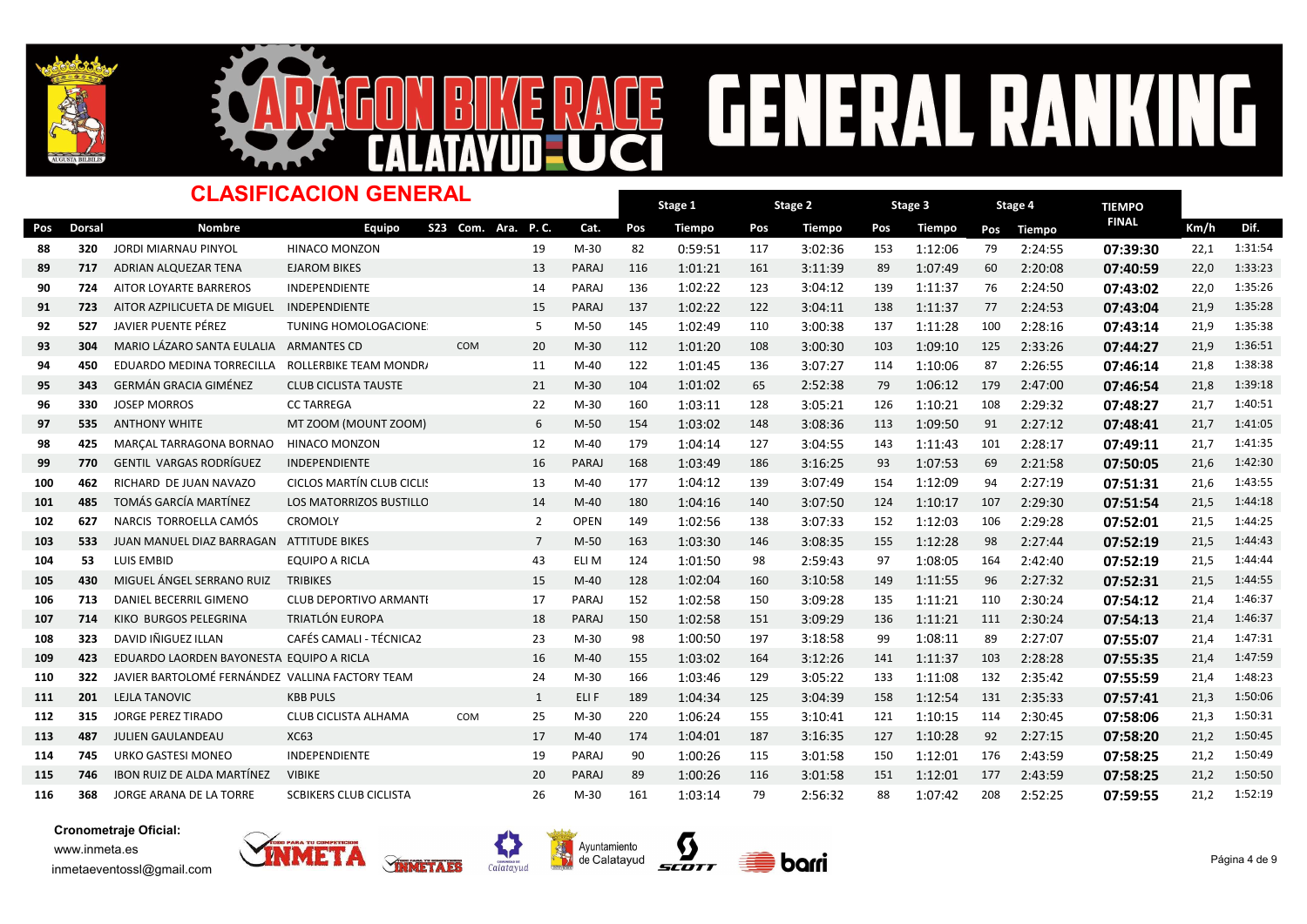



## **GENERAL RANKI** NG **CE**

|     | <b>CLASIFICACION GENERAL</b> |                                                    |                                |                    |                |              |     | Stage 1 |     | Stage 2 |     | Stage 3 |     | Stage 4 | <b>TIEMPO</b> |      |         |
|-----|------------------------------|----------------------------------------------------|--------------------------------|--------------------|----------------|--------------|-----|---------|-----|---------|-----|---------|-----|---------|---------------|------|---------|
| Pos | <b>Dorsal</b>                | <b>Nombre</b>                                      | Equipo                         | S23 Com. Ara. P.C. |                | Cat.         | Pos | Tiempo  | Pos | Tiempo  | Pos | Tiempo  | Pos | Tiempo  | <b>FINAL</b>  | Km/h | Dif.    |
| 117 | 316                          | ALEJANDRO LORES LINARES                            | <b>CC FUENTES DE EBRO</b>      |                    | 27             | $M-30$       | 162 | 1:03:20 | 149 | 3:09:05 | 162 | 1:14:26 | 124 | 2:33:25 | 08:00:17      | 21,2 | 1:52:41 |
| 118 | 317                          | <b>ESTEFAN DOSAL GARCIA</b>                        | <b>VALLINA FACTORY TEAM</b>    |                    | 28             | $M-30$       | 153 | 1:02:59 | 175 | 3:15:17 | 142 | 1:11:39 | 113 | 2:30:44 | 08:00:41      | 21,1 | 1:53:05 |
| 119 | 628                          | <b>RAMON GASULL</b>                                | <b>CLUB CICLISTA SORT</b>      |                    | 3              | <b>OPEN</b>  | 167 | 1:03:48 | 202 | 3:19:51 | 120 | 1:10:11 | 88  | 2:26:57 | 08:00:47      | 21,1 | 1:53:12 |
| 120 | 631                          | <b>PABLO REDIN ARBE</b>                            | <b>KEA KIROL TALDEA</b>        |                    | $\overline{4}$ | <b>OPEN</b>  | 245 | 1:07:54 | 135 | 3:07:10 | 161 | 1:14:04 | 117 | 2:32:11 | 08:01:20      | 21,1 | 1:53:44 |
| 121 | 333                          | <b>DAVID RUIZ MATA</b>                             | VALLINA FACTORY TEAM           |                    | 29             | $M-30$       | 178 | 1:04:13 | 163 | 3:12:16 | 174 | 1:15:07 | 112 | 2:30:44 | 08:02:21      | 21,1 | 1:54:45 |
| 122 | 524                          | BERNARDO ZOZAYA LIZASOAIN                          | <b>TXIRRINTA BIKES</b>         |                    | 8              | $M-50$       | 187 | 1:04:32 | 131 | 3:05:29 | 125 | 1:10:18 | 163 | 2:42:04 | 08:02:24      | 21,1 | 1:54:49 |
| 123 | 408                          | <b>ANDRES FREGA MONTI</b>                          | <b>ARMANTES CD</b>             |                    | 18             | $M-40$       | 146 | 1:02:53 | 126 | 3:04:55 | 140 | 1:11:37 | 169 | 2:43:09 | 08:02:35      | 21,1 | 1:55:00 |
| 124 | 433                          | RAUL ARRAIZA TENA                                  | CICLOS MARTIN CLUB CICLIS      |                    | 19             | $M-40$       | 193 | 1:04:42 | 154 | 3:10:36 | 178 | 1:15:14 | 121 | 2:32:22 | 08:02:55      | 21,0 | 1:55:19 |
| 125 | 42                           | JAVIER FRANCIA MIÑANA                              | <b>ARMANTES CD</b>             | COM                | 44             | ELI M        | 182 | 1:04:18 | 152 | 3:09:37 | 172 | 1:15:01 | 134 | 2:35:43 | 08:04:40      | 21,0 | 1:57:05 |
| 126 | 78                           | VÍCTOR GONZÁLEZ GENDE                              | MONTENEME CALVO MARA           |                    | 45             | ELI M        | 125 | 1:01:51 | 82  | 2:57:11 | 220 | 1:18:32 | 189 | 2:47:31 | 08:05:06      | 21,0 | 1:57:31 |
| 127 | 335                          | MIKEL TENA DAVILA                                  | <b>INDEPENDIENTE</b>           |                    | 30             | $M-30$       | 183 | 1:04:23 | 201 | 3:19:21 | 106 | 1:09:30 | 116 | 2:32:09 | 08:05:25      | 20,9 | 1:57:50 |
| 128 | 729                          | MIKEL CARRETERO BELDARRAIN C.C. MTB LOBOS ZARAGOZA |                                |                    | 21             | PARAJ        | 176 | 1:04:03 | 182 | 3:16:06 | 186 | 1:15:38 | 119 | 2:32:15 | 08:08:03      | 20,8 | 2:00:27 |
| 129 | 730                          | FERNANDO MURILLO VALERO                            | CLUB CICLISTA MTB LOBOS        |                    | 22             | PARAJ        | 175 | 1:04:03 | 183 | 3:16:06 | 187 | 1:15:39 | 120 | 2:32:15 | 08:08:04      | 20,8 | 2:00:28 |
| 130 | 55                           | DAVID OLIVAS GARCÍA                                | <b>INDEPENDIENTE</b>           |                    | 46             | ELI M        | 159 | 1:03:10 | 251 | 3:28:03 | 110 | 1:09:36 | 95  | 2:27:26 | 08:08:16      | 20,8 | 2:00:40 |
| 131 | 52                           | JOSE EDUARDO SANTANDER ZATOVALLINA FACTORY TEAM    |                                |                    | 47             | ELI M        | 209 | 1:05:41 | 200 | 3:19:13 | 146 | 1:11:54 | 122 | 2:32:45 | 08:09:35      | 20,8 | 2:01:59 |
| 132 | 67                           | ARTURO MAMPEL MARTIN                               | <b>CLUB CICLISTA DE TAUSTE</b> |                    | 48             | ELI M        | 129 | 1:02:04 | 143 | 3:08:20 | 192 | 1:16:30 | 166 | 2:42:51 | 08:09:47      | 20,8 | 2:02:12 |
| 133 | 515                          | JAVIER GORMAZ GARCÍA                               | <b>ARMANTES CD</b>             | COM                | 9              | $M-50$       | 164 | 1:03:38 | 141 | 3:07:54 | 257 | 1:20:40 | 147 | 2:37:49 | 08:10:03      | 20,7 | 2:02:27 |
| 134 | 361                          | ADRIAN ÁLVAREZ ARDURA                              | <b>ATALAYA</b>                 |                    | 31             | $M-30$       | 229 | 1:06:41 | 196 | 3:18:15 | 134 | 1:11:19 | 127 | 2:33:48 | 08:10:04      | 20,7 | 2:02:29 |
| 135 | 415                          | TOMÁS GÓMEZ FERNÁNDEZ                              | <b>FLYZ BIKES STORE</b>        |                    | 20             | $M-40$       | 221 | 1:06:24 | 145 | 3:08:24 | 223 | 1:18:35 | 144 | 2:37:36 | 08:11:00      | 20,7 | 2:03:24 |
| 136 | 755                          | JOSE ANTONIO ALONSO ABAD                           | DESAFÍO URBIÓN                 |                    | 23             | <b>PARAJ</b> | 207 | 1:05:35 | 190 | 3:17:14 | 166 | 1:14:46 | 128 | 2:33:52 | 08:11:29      | 20,7 | 2:03:53 |
| 137 | 756                          | SANTIAGO HERRERO RIOJA                             | <b>EPONA BIKE</b>              |                    | 24             | PARAJ        | 206 | 1:05:35 | 191 | 3:17:16 | 168 | 1:14:47 | 129 | 2:33:52 | 08:11:31      | 20,7 | 2:03:56 |
| 138 | 351                          | DAVID SAHUQUILLO VALLE                             | <b>CC UTIEL</b>                |                    | 32             | $M-30$       | 205 | 1:05:29 | 178 | 3:15:40 | 171 | 1:14:56 | 137 | 2:35:48 | 08:11:56      | 20,7 | 2:04:20 |
| 139 | 71                           | OIER LASAGABASTER PARRILLA                         | <b>INDEPENDIENTE</b>           |                    | 49             | ELI M        | 196 | 1:04:55 | 159 | 3:10:55 | 182 | 1:15:33 | 155 | 2:40:54 | 08:12:17      | 20,6 | 2:04:42 |
| 140 | 512                          | JOSÉ ANTONIO HORCAJADA LÓPEZOPEN NATURA            |                                |                    | 10             | $M-50$       | 222 | 1:06:24 | 181 | 3:16:04 | 180 | 1:15:27 | 139 | 2:36:00 | 08:13:56      | 20,6 | 2:06:20 |
| 141 | 513                          | JOSEBA ARRILLAGA POBLACION                         | BIKEZONA EKUON MONDRA          |                    | 11             | $M-50$       | 215 | 1:06:13 | 206 | 3:20:23 | 194 | 1:16:36 | 123 | 2:33:16 | 08:16:29      | 20,5 | 2:08:54 |
| 142 | 434                          | <b>DAVID CARRILLO</b>                              | <b>CLUB CICLISTA SORT</b>      |                    | 21             | $M-40$       | 252 | 1:08:19 | 172 | 3:14:12 | 179 | 1:15:15 | 151 | 2:39:59 | 08:17:48      | 20,4 | 2:10:12 |
| 143 | 459                          | <b>JAVIER MAYOR PEREZ</b>                          | <b>FASTER WEAR TEAM C.D</b>    |                    | 22             | $M-40$       | 200 | 1:05:00 | 176 | 3:15:20 | 197 | 1:16:38 | 154 | 2:40:51 | 08:17:51      | 20,4 | 2:10:15 |
| 144 | 466                          | RUBÉN PEÑARANDA ESTEBAN                            | <b>INDEPENDIENTE</b>           |                    | 23             | $M-40$       | 236 | 1:07:12 | 214 | 3:22:21 | 132 | 1:11:08 | 146 | 2:37:48 | 08:18:30      | 20,4 | 2:10:54 |
| 145 | 422                          | JONAS GÓMEZ ROMERO                                 | <b>FABREGUES</b>               |                    | 24             | $M-40$       | 320 | 1:13:45 | 180 | 3:16:02 | 169 | 1:14:50 | 130 | 2:34:02 | 08:18:40      | 20,4 | 2:11:04 |





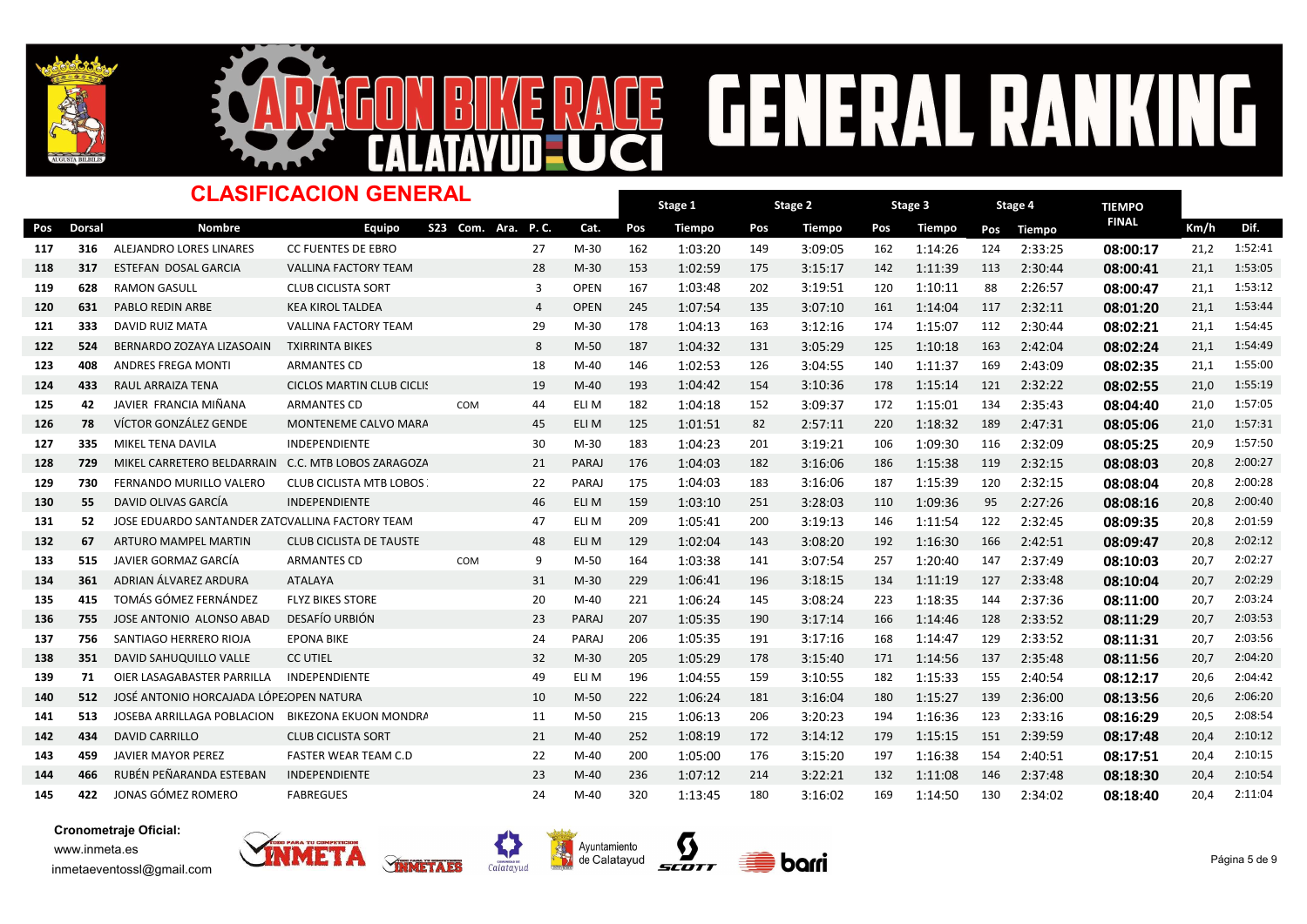



# RACE GENERAL RANKING

#### Dorsal Nombre TIEMPO -<br>Pos Dorsal Nombre Equipo S23 Com. Ara. P.C. Cat. Pos Tiempo Pos Tiempo Pos Tiempo Pos Tiempo <sup>FINAL</sup> Km/h Dif. Stage 1 Pos Tiempo Pos Tiempo Pos Tiempo Pos Tiempo Dinasta Km/h Stage 2 Pos Tiempo Stage 3 Pos Tiempo CLASIFICACION GENERAL S23 Com. Ara. P. C. Stage 4 Pos Tiempo 146 45 RAUL ORTIZ GOYENECHEA VALLINA FACTORY TEAM 50 ELI M 238 1:07:14 230 3:23:58 145 1:11:53 135 2:35:47 08:18:53 20,4 2:11:18 147 324 KEVIN<code>FICHEUX</code> LÓPEZ<code>DE</code> ALDA TRANSMONEGRINOS BIKE T 6 33 M-30 204 1:05:22 184 3:16:07 190 1:15:45 162 2:41:59 08:19:15 20,4 2:11:39 148 420 ALVARO<code>BERNAL IMDEPEND</code>IENTE 25 M-40 240 1:07:30 174 3:15:04 198 1:16:40 152 2:40:10 08:19:26 20,4 2:11:51 149 336 SERGIO<code>BLANCO</code> GALBARRA CICLOS MARTÍN CLUB CICLI:  $\begin{array}{ccccccccccccc} 34 & M-30 & 232 & 1:06:59 & 192 & 3:17:21 & 224 & 1:18:36 & 148 & 2:38:49 & \textbf{0} & \textbf{0} & \textbf{0} & \textbf{2} & \textbf{1} & \textbf{1} & \textbf{2} & \textbf{0} & \textbf{0} & \textbf{0} & \textbf{0} & \textbf{1} & \textbf{$ 150 442 LUIS BAQUER SIPIERA C. C. EL MOLINO DE VALDES 26 M-40 216 1:06:18 222 3:23:24 202 1:16:48 145 2:37:38 08:24:09 20,2 2:16:34 151 404 FELIPE MACHO LLORENTE GARRI BIKES NELLES 27 M-40 201 1:05:08 220 3:23:19 170 1:14:54 153 2:40:49 08:24:12 20,2 2:16:36 152 469 JOSÉ LUIS GRACIA NAVALLAS QUINTO RACING TEAM 28 M-40 214 1:06:05 198 3:19:11 191 1:15:47 178 2:44:03 08:25:08 20,1 2:17:32 153 474 JUAN FCO. MARTINEZ MARTINEZ UNIÓN CICLISTA ZARAGOZA 29 M-40 242 1:07:34 247 3:27:23 184 1:15:38 138 2:35:56 08:26:31 20,1 2:18:56 154 716 OSCAR PINA TÁRREGA CLUB CICLISTA CAMP DE MI 25 PARAJ 198 1:04:59 219 3:23:18 233 1:19:11 149 2:39:47 08:27:17 20,0 2:19:41 155 715 DANIEL BARCELÓ FRANCÉS CLUB CICLISTA CAMP DE MIRRA 26 PARAJ 199 1:04:59 221 3:23:23 232 1:19:11 150 2:39:47 08:27:22 20,0 2:19:46 156 80 JAVIER MINGUEZ CESTERO VULCO CYCLON AUTOGOYA 51 ELI M 172 1:03:56 215 3:22:30 226 1:18:42 168 2:42:52 08:<mark>28:02</mark> 20,0 2:20:26 157 340 CRISTIAN REY MARTÍNEZ CCANDORRA M-35 M-30 217 1:06:21 217 3:22:56 173 1:15:01 174 2:43:52 <mark>08:28:12</mark> 20,0 2:20:36 158 352 JAVIERGASCON FRAGA C.C.CALANDA 36 M-30 241 1:07:33 250 3:28:02 185 1:15:38 143 2:37:30 08:28:45 20,0 2:21:09 159 458 DAVID SALVADOR HENNEGUET BIKESPORT CHIVA NAMA 200 M-40 257 1:08:43 204 3:20:07 244 1:20:20 158 2:40:58 08:30:10 19,9 2:22:34 <sup>160</sup> <sup>59</sup> KEVIN LACOSTA GIL ALEN BIKES ELI M 253 52 157 1:08:33 <sup>225</sup> 3:23:34 <sup>219</sup> 1:18:32 2:40:54 08:31:34 19,9 2:23:59 <sup>161</sup> <sup>202</sup> EVA ELBAILE PERIZ VULCO CYCLON AUTOGOYA 2 167 ELI F 246 1:07:54 <sup>216</sup> 3:22:32 <sup>227</sup> 1:18:43 2:42:52 08:32:03 19,8 2:24:27 162 417 JESÚS DIMAS CISNEROS PALOMAFARMANTES CD 60 31 M-40 88 1:00:23 119 3:03:23 129 1:10:52 259 3:19:21 08:34:01 19.8 2:26:25 163 501 LUIS EMBID GUTIÉRREZ EQUIPO A RICLA 12 M-50 237 1:07:14 248 3:27:25 211 1:17:36 165 2:42:40 08:34:56 19,7 2:27:21 164 701 MIGUELCARABELMARTIN INDEPENDIENTE 1999 1999 27 PARAJ 255 1:08:35 207 3:20:51 183 1:15:36 203 2:50:34 08:35:37 19,7 2:28:01 165 702 ALFONSO CARABEL VÁZQUEZ INDEPENDIENTE 28 PARAJ 254 1:08:35 208 3:20:52 188 1:15:41 204 2:50:34 08:35:44 19,7 2:28:08 166 435 LUCAS DORES AGUILERA FABREGUES 1999 1999 11:07:01 234 1:07:01 238 3:26:35 181 1:15:31 192 2:48:07 **08:37:16** 19,6 2:29:40 167 46 JORGE MARSOL SANZ CLUB CICLISTA ALHAMA COM 53 ELI M 247 1:07:55 276 3:36:12 205 1:17:21 136 2:35:47 08:<mark>37:17</mark> 19,6 2:29:42 168 471 HÉCTOR LOMERO CONTINENTE QUINTO RACING TEAM **Mateur 1998 1:10:28 126 236 3:26:27** 243 1:19:56 156 2:40:54 08:37:46 19,6 2:30:10 169 468 JOSÉ RAMÓN MARTINEZ ROTELLAQUINTO RACING TEAM 1 168 4 440 261 1:08:50 237 3:26:27 230 1:19:06 170 2:43:39 08:38:04 19,6 2:30:29 170 456 RUBÉN GONZÁLEZ MUÑOZ BICICLISTAS& DOMINGUER( 35 M-40 268 1:09:09 234 3:24:47 206 1:17:21 184 2:47:09 **08:38:29** 19,6 2:30:53 171 732 ALBERTO<code>TUDERO</code> GUTIERREZ TRI<code>INFINITY</code> MOSTOLES 29 PARAJ 295 1:10:58 262 3:31:22 164 1:14:32 160 2:41:57 08:38:50 19,6 2:31:14 172 731 ROBERTO CHAMIZO<code>NARAN</code>JO TRI<code>INFINITY</code> MOSTOLES 8 90 PARAJ 296 1:10:58 263 3:31:22 163 1:14:32 161 2:41:59 08:38:52 19,6 2:31:16 173 605 SIMON LOUIGHLIN INDEPENDIENTE 5 OPEN 248 1:07:59 242 3:27:14 225 1:18:38 187 2:47:12 08:41:05 19,5 2:33:29 174 331 ALEXIS FERNANDEZ VALLE INDEPENDIENTE 1999 137 M-30 243 1:07:52 267 3:31:49 215 1:18:29 173 2:43:51 08:42:02 19,5 2:34:27







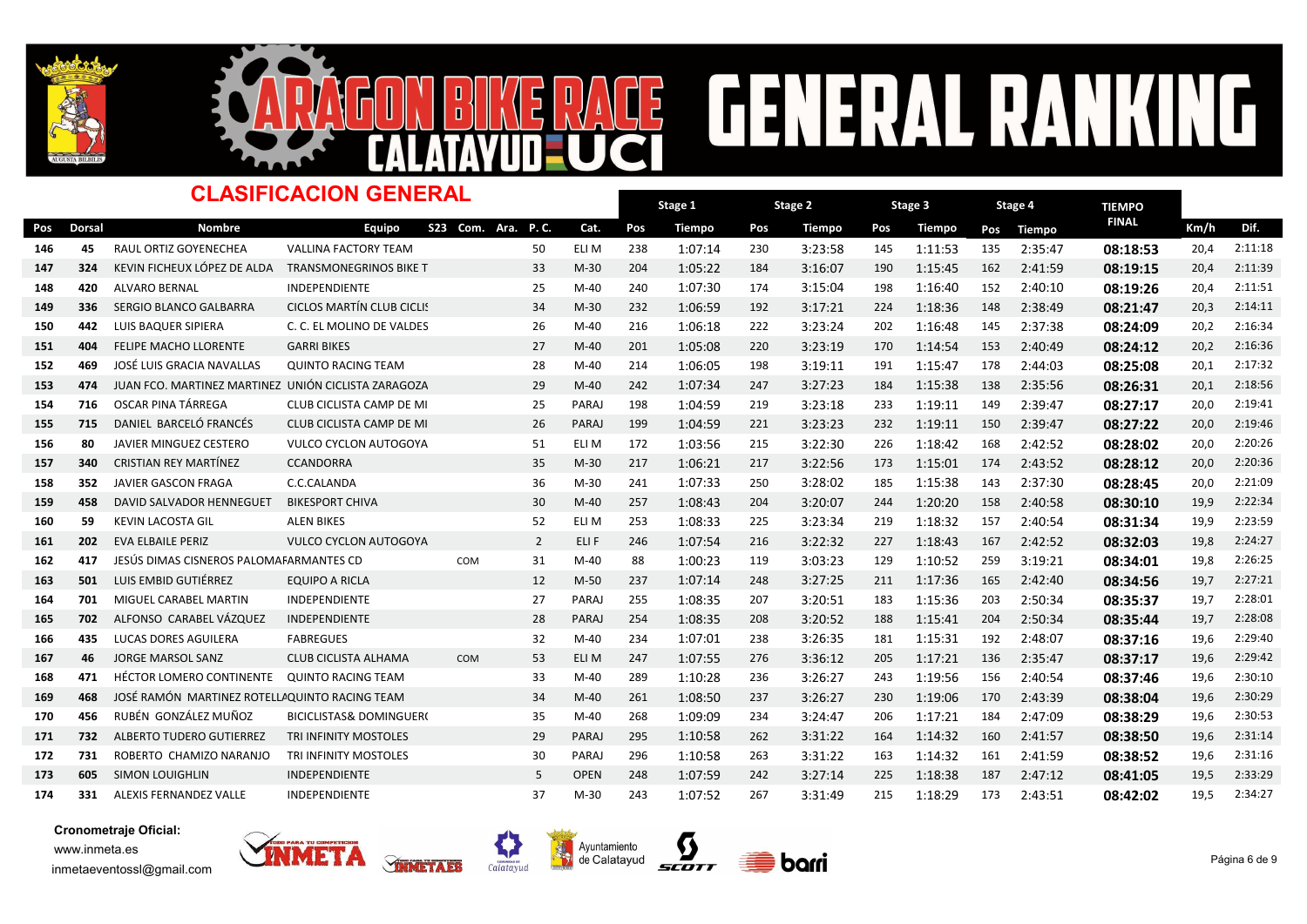



# RACE GENERAL RANKING

#### Dorsal Nombre TIEMPO -<br>Pos Dorsal Nombre Equipo S23 Com. Ara. P.C. Cat. Pos Tiempo Pos Tiempo Pos Tiempo Pos Tiempo <sup>FINAL</sup> Km/h Dif. Stage 1 Pos Tiempo Pos Tiempo Pos Tiempo Pos Tiempo Dinasta Km/h Stage 2 Pos Tiempo Stage 3 Pos Tiempo CLASIFICACION GENERAL S23 Com. Ara. P. C. Stage 4 Pos Tiempo 175 734 VÍCTOR LÁZARO CEBRIÁN C.C. SANTA EULALIA REARAT 285 1:10:18 264 3:31:26 200 1:16:44 171 2:43:40 08:<mark>42:09</mark> 19,5 2:34:33 176 733 RICARDO CORBERÁN CORBERÁN BIKE SPORT CHIVA **PARAJ 286 1:10:18 265 3:31:26** 201 1:16:44 172 2:43:40 08:42:10 19,5 2:34:34 177 79 ALBERTO SIMÓN BOSQUE ZUFARIENSE,C.C 6 6 1 54 ELI M 328 1:14:24 213 3:22:12 214 1:18:23 197 2:48:17 08:<mark>43:17</mark> 19,4 2:35:42 178 454 IGNACIOJUEZ GARCIA INDEPENDIENTE 1994 11040 264 1:08:59 240 3:26:47 251 1:20:35 188 2:47:30 08:43:52 19,4 2:36:17 179 49 DARIO MARTÍN SÁNCHEZ CLUB CICLISTA MONREAL 6 55 ELI M 303 1:11:38 260 3:30:56 175 1:15:09 183 2:47:08 **08:44:51** 19,4 2:37:16 <sup>180</sup> <sup>473</sup> SERGIO TORRECILLA GONZÁLEZ CHAMPAN O CUNETA TEAM 37 159 M-40 278 1:09:49 <sup>280</sup> 3:38:03 <sup>199</sup> 1:16:43 2:41:08 08:45:45 19,3 2:38:09 181 629 HECTOR LAVIÑA LAFUENTE MRT CYCLING CLUB MALGR 6 OPEN 265 1:09:02 249 3:28:02 256 1:20:39 199 2:48:21 <mark>08:46:06</mark> 19,3 2:38:30 182 721 AITOR ARCOITZA ARRANZ CLUB CICLISTA LANGREO 33 PARAJ 306 1:12:10 243 3:27:17 217 1:18:31 194 2:48:12 08:46:11 19,3 2:38:35 183 722 DAVID AMADOR LOPEZ MENENDICLUB CICLISTA LANGREO 34 PARAJ 305 1:12:10 244 3:27:18 218 1:18:31 193 2:48:12 08:46:11 19.3 2:38:35 184 518 MIGUEL ANGEL CHICO DEL RÍO MAS BICI NAS BICI NA ANGLEANA 13 M-50 338 1:15:20 255 3:29:48 229 1:19:03 196 2:48:17 08:<mark>52:30</mark> 19,1 2:44:54 185 753 JAVIER RUIZ MORA CC PONTE OTRA 28 1:10:24 278 3:37:50 240 1:19:53 185 2:47:11 **08:55:18** 19,0 2:47:42 186 754 EDUARDO GÓMEZTORRE CC LOS ALCÁZARES 247 1:10:24 279 1:10:24 279 3:37:52 241 1:19:53 186 2:47:11 **08:55:21** 19,0 2:47:45 187 603 ÓSCAR BARTOLOMÉ LAFUENTE T3 TEAM 7 OPEN 298 1:11:14 277 3:36:13 242 1:19:54 198 2:48:21 <mark>08:55:43</mark> 19,0 2:48:08 188 310 JORGE BENITO PERIZ CLUB CICLISTA OSCENSE 6 238 M-30 276 1:09:43 233 3:24:46 248 1:20:28 226 3:01:31 08:56:29 18,9 2:48:53 <sup>189</sup> <sup>472</sup> JESÚS DEL RÍO SANZ C.C. UNIVERSOBIKE M-40 304 38 181 1:11:43 <sup>288</sup> 3:39:40 <sup>262</sup> 1:21:16 2:47:07 08:59:49 18,8 2:52:13 190 719 ROBERT ALUJAS ROVIRA INDEPENDIENTE 1993 199 280 1:09:52 292 3:40:25 238 1:19:27 200 2:50:30 09:00:16 18,8 2:52:40 <sup>191</sup> <sup>305</sup> SERGIO TREJO GARCÍA NUBE TEAM M-30 260 39 141 1:08:47 <sup>203</sup> 3:20:03 <sup>325</sup> 1:55:33 2:36:04 09:00:29 18,8 2:52:54 <sup>192</sup> <sup>720</sup> SERGI GONZALEZ VENTURA MEGABICI PARAJ 279 38 201 1:09:52 <sup>293</sup> 3:41:11 <sup>239</sup> 1:19:28 2:50:30 09:01:02 18,8 2:53:26 193 204 ANA MARIA IVANOV VULCO CYCLON AUTOGOYA 3 ELIF 346 1:16:43 289 3:39:42 247 1:20:27 182 2:47:07 **09:04:02** 18,7 2:56:26 194 48 DAVID ALONSO ABAD DURUELO BIKE S23 56 ELI M 231 1:06:51 329 3:55:07 212 1:18:22 175 2:43:56 <mark>09:04:17</mark> 18,7 2:56:41 <sup>195</sup> <sup>205</sup> HELENA ISANTA PARADIS MESBIKE &FES-TUGA ELI F 282 4 205 1:09:58 <sup>306</sup> 3:44:31 <sup>237</sup> 1:19:19 2:50:38 09:04:28 18,7 2:56:52 196 506 RICARDO IGLESIAS CARTON INDEPENDIENTE 14 M-50 310 1:12:40 254 3:29:48 264 1:21:19 225 3:01:12 **09:05:00** 18,6 2:57:25 197 488 JAVIERCAPILLA SANCHEZ 2:58:18 <sup>198</sup> <sup>808</sup> ESTER RUIZ ALDANA INDEPENDIENTE PR MX 293 1 245 1:10:57 <sup>270</sup> 3:32:24 <sup>234</sup> 1:19:13 3:06:10 09:08:45 18,5 3:01:10 199 807 DANIEL LECIÑENA MATA INDEPENDIENTE 199 1994 1:10:57 169 3:32:24 235 1:19:13 246 3:06:10 09:08:46 18,5 3:01:10 200 461 JOSÉ MANUEL AZCON TOMÁS EJULVE CC 40 M-40 297 1:11:05 305 3:43:22 263 1:21:19 211 2:53:58 **09:09:45** 18,5 3:02:10 201 737 OIHAN CUESTA ZUBILLAGA INDEPENDIENTE 39 PARAJ 302 1:11:23 322 3:51:07 245 1:20:24 190 2:47:34 **09:10:30** 18,5 3:02:55 202 738 ENDIKA JAUREGUI GONZALEZ INDEPENDIENTE 40 PARAJ 301 1:11:23 323 3:51:09 246 1:20:26 191 2:47:37 **09:10:36** 18,5 3:03:01 203 522 FRANCIS ARRIBAS LARA BMX SCHOOL 15 M-50 273 1:09:20 282 3:38:26 252 1:20:35 233 3:04:10 09:12:33 18,4 3:04:58







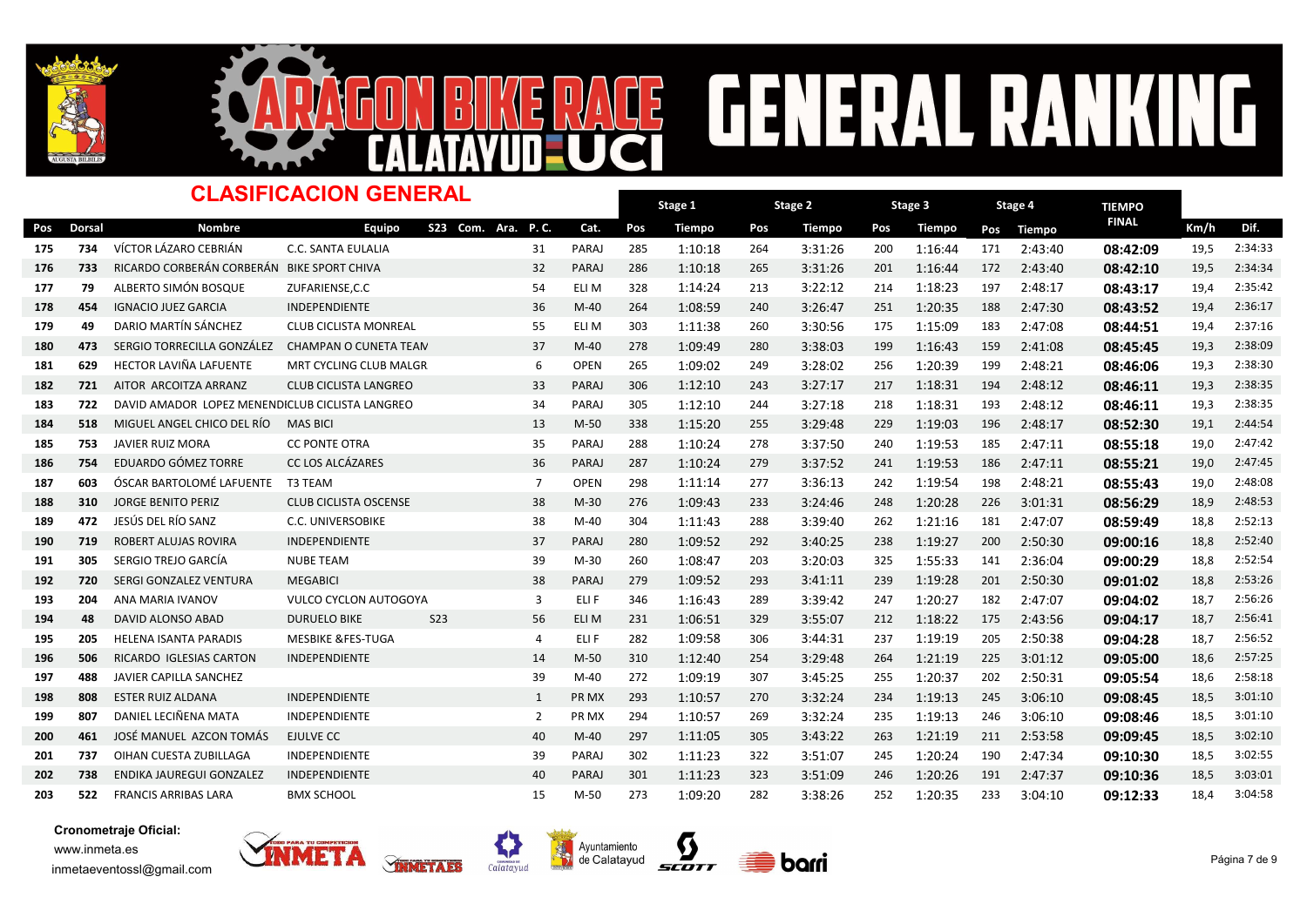



# ACE GENERAL RANKING

#### Dorsal Nombre TIEMPO -<br>Pos Dorsal Nombre Equipo S23 Com. Ara. P.C. Cat. Pos Tiempo Pos Tiempo Pos Tiempo Pos Tiempo <sup>FINAL</sup> Km/h Dif. Stage 1 Pos Tiempo Pos Tiempo Pos Tiempo Pos Tiempo Dinasta Km/h Stage 2 Pos Tiempo Stage 3 Pos Tiempo CLASIFICACION GENERAL S23 Com. Ara. P. C. Stage 4 Pos Tiempo 204 712 JAVIER MILÁN GÓMEZ INDEPENDIENTE 1994 41 PARAJ 351 1:17:20 294 3:41:17 253 1:20:35 209 2:53:57 09:13:11 18,4 3:05:35 205 711 JUAN ANTONIO MARTÍN ILLANA INDEPENDIENTE **PARAJ 42 PARAJ 352 1:17:20 295 3:41:19** 254 1:20:35 210 2:53:58 09:13:13 18,4 3:05:38 <sup>206</sup> <sup>464</sup> GUILLAUME LE PAGE ORBEA M-40 323 41 212 1:14:04 <sup>304</sup> 3:43:21 <sup>269</sup> 1:21:44 2:54:05 09:13:16 18,4 3:05:41 <sup>207</sup> <sup>470</sup> VALENTIN DIEZ GOMEZ CROSSFIT TIZONA M-40 258 42 218 1:08:45 <sup>314</sup> 3:47:54 <sup>204</sup> 1:17:09 3:00:34 09:14:24 18,3 3:06:48 208 750 JAVIER GIRALDO<code>CANTERO</code> INDEPENDIENTE  $\,$  43 PARAJ 331  $1:14:41$  281  $3:38:05$  267  $1:21:22$  222  $3:01:00$  09:15:09 18,3 3:07:34 209 749 JAVIER MARTINEZ GAMBOA INDEPENDIENTE RARAT 44 PARAJ 332 1:14:41 286 3:38:32 265 1:21:19 223 3:01:00 **09:15:34** 18,3 3:07:58 210 418 MANUEL MARTIN JIMENEZ AVIBIKE 43 M-40 188 1:04:34 268 3:32:02 300 1:30:07 248 3:08:50 **09:15:34** 18,3 3:07:59 211 403 PEDRO MANUEL TORRRES ALVAREMIRABIKE CLUB DEPORTIVC 44 M-40 315 1:12:59 285 3:38:29 291 1:26:45 216 2:58:02 09:16:17 18,3 3:08:42 212 707 JONATHAN GONZÁLEZ GARCIA MAKINAS&RILAOS 45 PARAJ 311 1:12:40 300 3:42:43 275 1:22:49 219 3:00:47 09:19:00 18,2 3:11:25 213 708 MANUEL「FUENTES MAKINAS&RILAOS 199 46 PARAJ 309 1:12:40 299 3:42:43 276 1:22:52 220 3:00:47 **09:19:03** 18,2 3:11:27 <sup>214</sup> <sup>626</sup> JORGE MESA CAPAPE CCP ANDORRA OPEN 317 8 214 1:13:26 <sup>309</sup> 3:47:01 <sup>279</sup> 1:23:04 2:56:09 09:19:42 18,2 3:12:06 215 621 JERSON<code>URTEAGA</code> FRUTOS PRO<code>EVASION</code> BIKE  $9$  OPEN 347 1:16:56 301 3:42:46 273 1:22:11 221 3:00:55 **09:22:48** 18,1 3:15:13 216 614 ELOY SANCHO GRANADOS INDEPENDIENTE 10 OPEN 312 1:12:43 312 3:47:29 236 1:19:17 232 3:04:04 **09:23:34** 18,0 3:15:59 217 428 JOSE MANUEL CALVO LAUSIN EQUIPO A RICLA (1990) 45 M-40 333 1:14:48 296 3:41:32 284 1:26:28 224 3:01:02 09:23:51 18,0 3:16:16 218 203 BÀRBARA LÓPEZ ANTÓ MEGABICI 5 ELIF 316 1:13:04 324 3:51:35 266 1:21:21 215 2:58:01 **09:24:02** 18,0 3:16:26 219 606 MARCOS OLIVES SANTAÑES INDEPENDIENTE 11 OPEN 308 1:12:31 320 3:50:31 289 1:26:41 213 2:55:52 **09:25:36** 18,0 3:18:00 220 314 ALFONSO BORONAT PÉRIZ GUARA 40 M-30 343 1:15:59 308 3:46:10 278 1:23:01 277 3:01:31 **09:26:43** 17,9 3:19:07 221 57 JAVIER SOPENA GRACIA CLUB CICLISTA SARIÑENA 5 57 ELI M 344 1:16:09 325 3:51:47 281 1:25:14 217 3:00:28 **09:33:40** 17,7 3:26:05 222 414 MARCO ANTONIO MENCHACA BOBICICLETAS A RUEDA 1 46 M-40 318 1:13:27 327 3:52:23 290 1:26:44 228 3:01:31 09:34:06 17,7 3:26:31 223 728 RAUL CHILET GIMENO CLUB BTT ALBAL 17.7 11 PARAJ 336 1:15:14 290 3:40:07 283 1:25:33 252 3:13:29 **09:34:24** 17,7 3:26:48 224 727 JOSÉ LUIS BENÍTEZ ZARAGOZÁ INDEPENDIENTE 48 PARAJ 337 1:15:14 291 3:40:15 282 1:25:33 251 3:13:29 09:34:31 17,7 3:26:55 225 764 ANTONIO PORCUNA PRIEGO CD MTB SENECAS PARAJ 49 PARAJ 313 1:12:51 310 3:47:11 313 1:35:18 230 3:03:13 09:38:34 17,6 3:30:59 226 763 JUAN LUIS ORTIZ DE VIGUERA CD MTB<code>SENECAS 19</code> 950 PARAJ 314 1:12:51 311 3:47:12 314 1:35:18 231 3:03:13 **09:38:36** 17,6 3:31:00 227 476 CRISTOBAL BOSCH SALORD INDEPENDIENTE 47 M-40 259 1:08:47 350 4:18:54 259 1:20:45 206 2:51:03 **09:39:31** 17,5 3:31:55 228 775 JAVIER SERRANO SARASA INDEPENDIENTE 1980 1999 1999 1342 1:15:58 331 3:58:04 270 1:21:46 235 3:04:12 09:40:02 17,5 3:32:26 229 776 JUAN MANUEL PÉREZ BODOQUE MTB CAÑIZARES **PARAJ 341 1:15:58 332 3:58:06** 271 1:21:50 234 3:04:12 09:40:07 17,5 3:32:31 230 477 SAMUEL SÁNCHEZ MARTINEZ INDEPENDIENTE 48 M-40 290 1:10:32 349 4:18:42 258 1:20:45 207 2:51:03 **09:41:04** 17,5 3:33:29 231 532 JUAN ANTONIO LOPEZ MALLEN U.E.C. TORTOSA NAMANIN 16 M-50 358 1:19:18 333 3:59:09 274 1:22:26 229 3:01:39 09:42:34 17,4 3:34:58 232 321 ROBERTO PAMPLONA LAFAJA EJAROM BIKES M-30 41 M-30 322 1:13:49 326 3:51:48 286 1:26:29 250 3:10:39 09:42:46 17,4 3:35:11

Cronometraje Oficial: www.inmeta.es inmetaeventossl@gmail.com





Avuntamiento